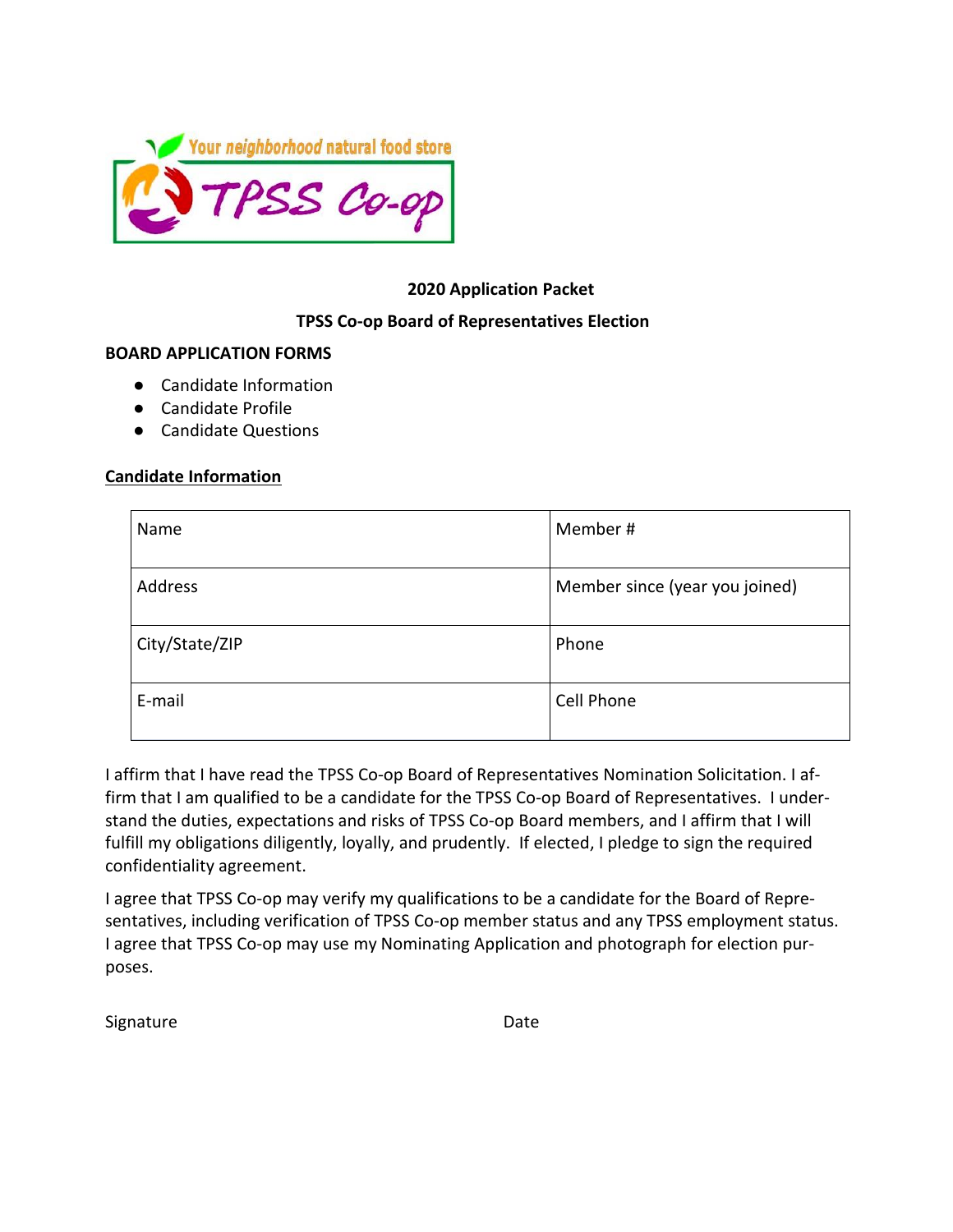# **Candidate Profile**

- 1) Education &/or trade (degrees held, schools attended, any relevant coursework)
- 2) Present Occupation/One's life's work:
- 3) Community Involvement (include volunteer service, outreach, etc.):

Please check the following areas in which you have experience:

| Group process and/or group decision-making                                  |
|-----------------------------------------------------------------------------|
| <b>Meeting facilitation</b>                                                 |
| <b>Public speaking</b>                                                      |
| Writing newsletter articles                                                 |
| Strategic planning                                                          |
| Accounting and/or finance                                                   |
| Project management                                                          |
| Online file sharing and calendars (Google) or website editing or management |
| Volunteer programs                                                          |
| Past and/or present participation on a board of directors                   |
| Retail and/or Other Business experience                                     |
| Legal training and/or experience                                            |
| Diversity, Equity, and Inclusion                                            |
| Other                                                                       |